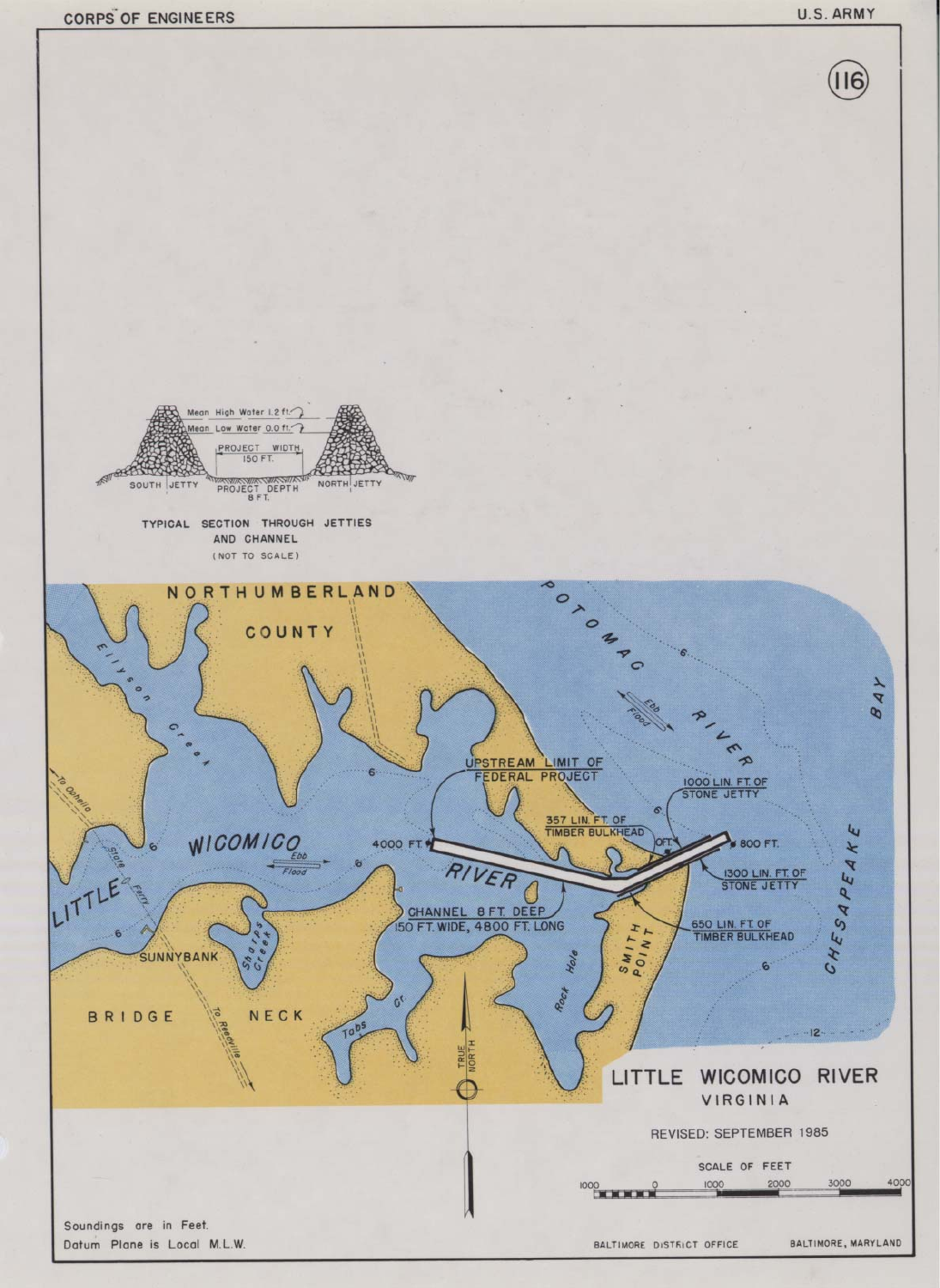

U.S. Army Corps of Engineers Baltimore District P.O. Box 1715 Baltimore, MD 21203-1715

## **Little Wicomico River Northumberland, VA**

*Type of Project:* Navigation

*Project Phase:* Operation and Maintenance

*Authorization:* The Little Wicomico River project was authorized by the River and Harbor Act of August 30, 1935. The project provides for a channel 8 feet deep and 150 feet wide from the Potomac River to deep water in the Little Wicomico River; two stone jetties, 1,000 feet and 1,300 feet long at the entrance; and 1,007 linear feet of timber bulkhead to stabilize the dredged inner channel. The project is located at the junction of the Potomac River and the Chesapeake Bay. *Congressional Interest:*

 *Senators:* John W. Warner (VA), Jim Webb (VA)

*Representatives:* Jo Ann S. Davis (VA-1)

*Non-Federal Sponsor:* Northumberland County is the local sponsor and is required to provide lands, easements and rights-of-way for the dredging and placement of the dredged material.

*Background:* The project was last dredged in 2001. The channel has shoaled to a controlling depth of approximately 5.5 feet at mean lower low water. A new placement site is required.

*Issues:* None

*Status:* FY 2008 funds will be used to commence engineering and design of maintenance dredging project.

*Funding:* FY 2007 President's Budget \$0 FY 2008 \$100,000

*For more information* regarding Little Wicomico River, contact Heather Batchelder CENAB-OP-NN, (410) 962-3687 or e-mail to Heather.Batchelde[r@usace.army.mil](mailto:Monte.Franklin@usace.army.mil)